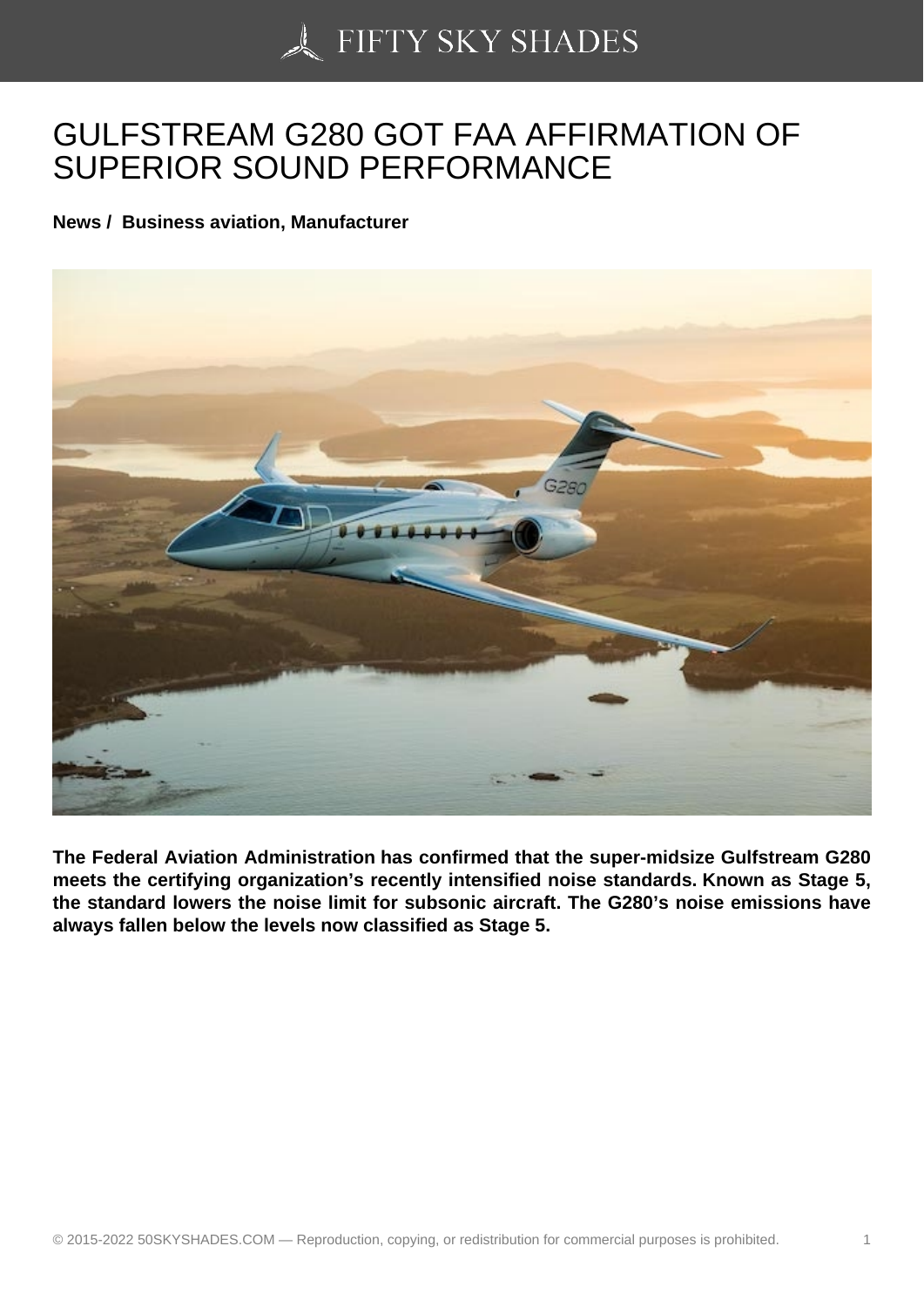

**"The Gulfstream team continues its commitment to the future of the G280 program, ensuring adherence to the most stringent standards, whether for safety, performance or noise emissions," said Mark Burns, president, Gulfstream. "Aircraft noise abatement goals are vital to ensuring the livelihood of the aviation and aerospace industries and demonstrating our efforts to be good neighbors to those who live or work near airfields, airports or flight paths."**

**Official approval to the Stage 5 noise standard ensures continued operational flexibility at noise-sensitive airports and those with time-of-day entry restrictions.**

**This update is reflected in the G280's aircraft flight manual, with new noise data sheets being issued to operators.**